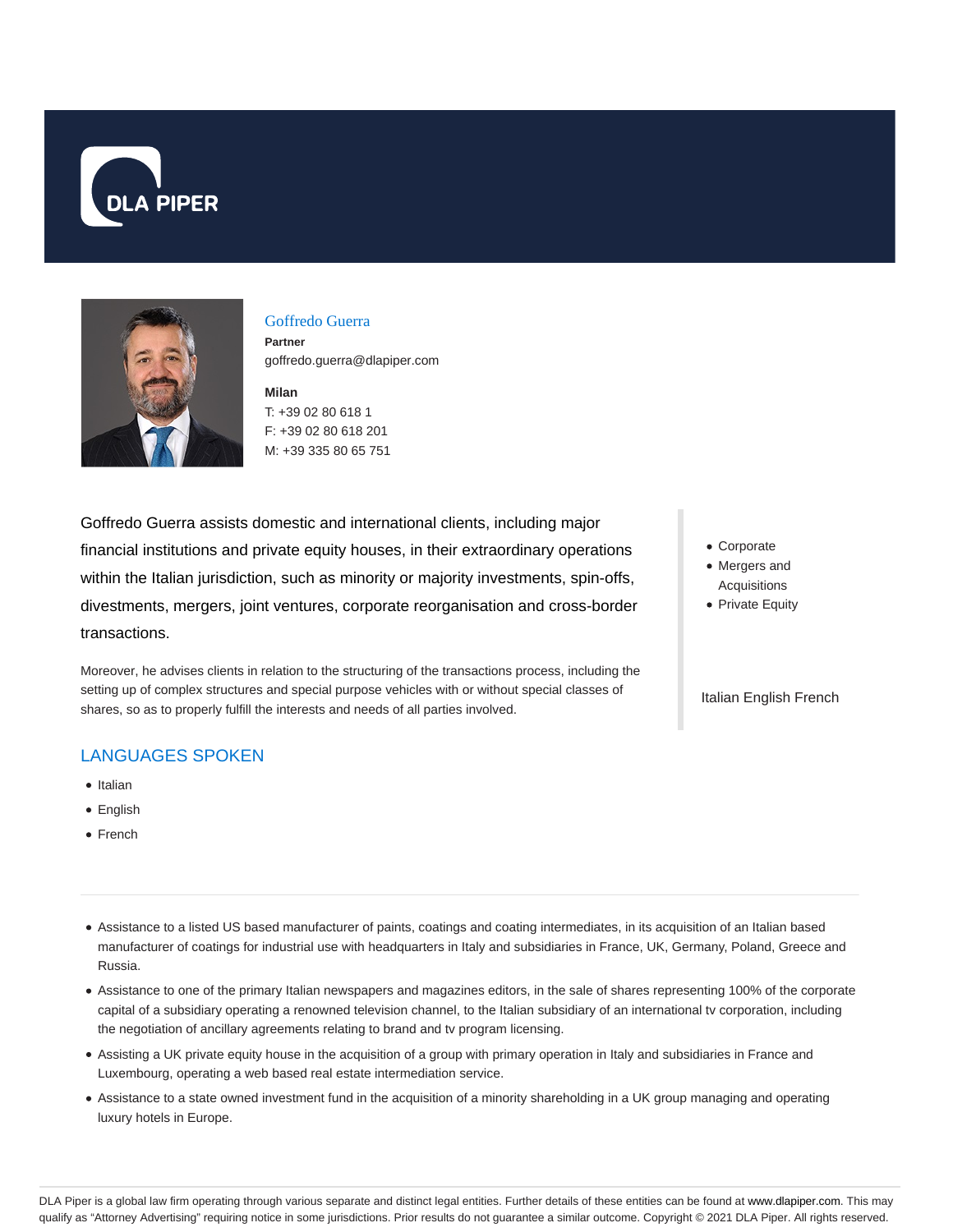- Assistance to an Italian family operating a world renowned wine business in Tuscany in the sale of such business to a French wine group.
- Assistance to the portfolio company of French private equity funds (operating in the motorcycle helmets and accessories business) in the acquisition of 100% of the shares of an Italian company and its subsidiaries in Italy, Germany and France, active in the same business under world-renowned trademarks.
- Assistance to a primary international manufacturer and distributor of beverages and accessories in the creation of a joint venture with an Italian company for the operation and management of innovative coffee bars in Italy and the obtainment of a license to exploit concept and know-how outside of Italy.
- Assistance to an Italian manufacturer of cement and ready-mix products in the sale of six plants to another Italian player in the same market.
- Assistance to an Italian private equity fund in the acquisition of a minority stake of a world-known luxury yachts manufacturer and in the subsequent exit.
- Assistance to a US group, owned by private equity funds and operating in the educational field worldwide, in the acquisition of two Italian university-level institutions and in their subsequent sale.

## CREDENTIALS

# Professional Qualifications

Avvocato admitted to the Milan Bar

# Prior Experience

Before joining DLA Piper, Goffredo worked for leading Italian and international law firms.

### **Recognitions**

Goffredo is mentioned by The Legal 500 EMEA and ranked by Chambers Europe and Chambers Global among the most reputable corporate lawyers in Italy.

### **Education**

Law degree, University of Rome La Sapienza.

#### INSIGHTS

# **Events**

## **Previous**

**Doing Business Globally: Italy**

7 July 2020 Webinar

#### **NFWS**

DLA Piper is a global law firm operating through various separate and distinct legal entities. Further details of these entities can be found at www.dlapiper.com. This may qualify as "Attorney Advertising" requiring notice in some jurisdictions. Prior results do not guarantee a similar outcome. Copyright @ 2021 DLA Piper. All rights reserved.